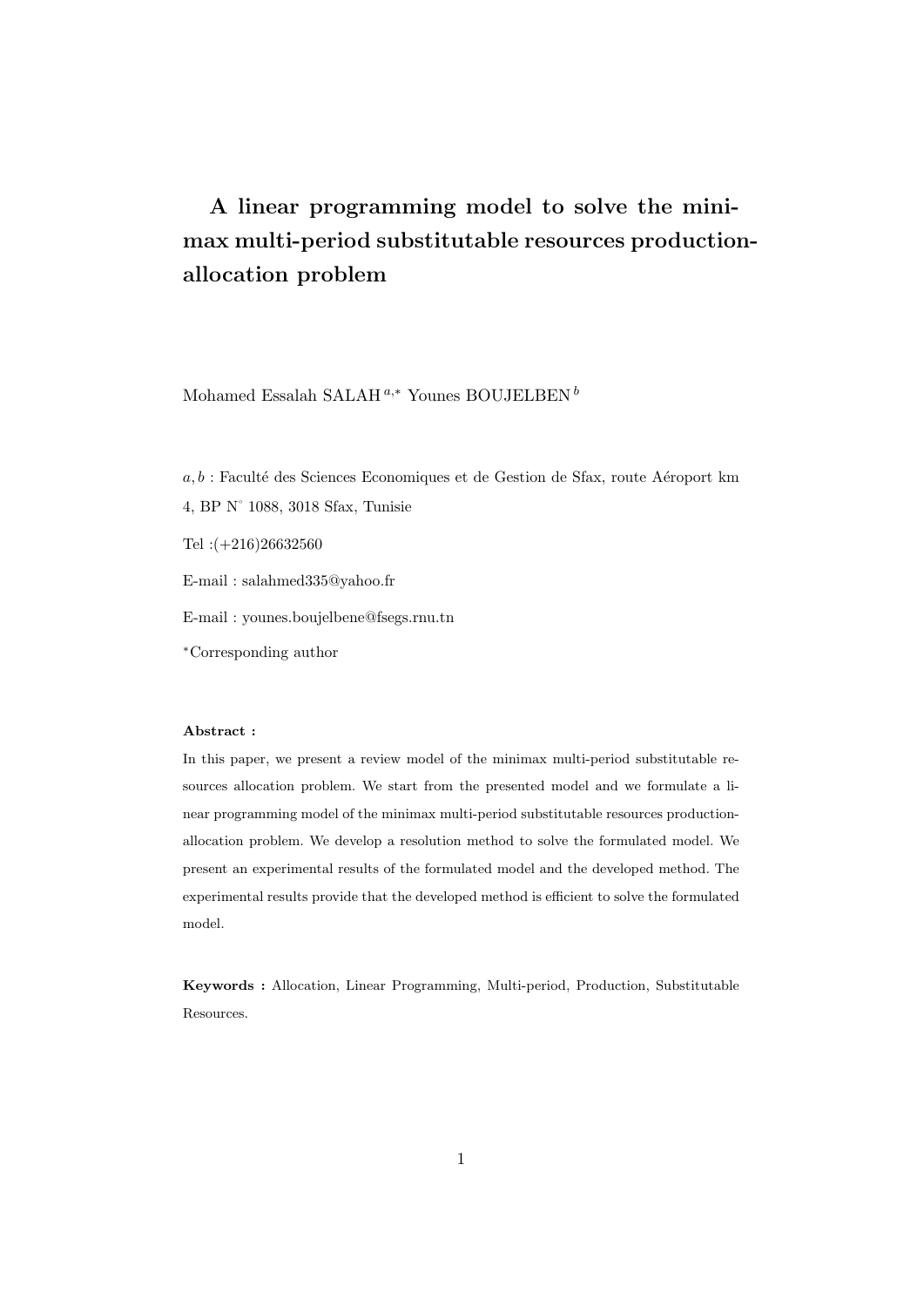#### 1 Introduction

The main question in the field of allocation of resources is : "how to allocate available amounts of resources among users during periods ?" the answer to this question need the determination of the objectives and the constraints, the formulation of the problem and the development of a resolution method to solve the formulated problem. In literature there are several researches around resources allocation problem. For instance, klein et al. (1995) considered multi-period resources allocation problem with substitutions among resources and the surplus of resources in one period can be used in subsequent periods. Agnihothri et al. (1982) described a model for the allocation of a critical product among competing locations under stochastic demand. Kolesar and Walker (1974) described a model for relocating fire companies. Kaplan (1974) discussed the allocation of the right mix of supplies, such as ammunition, food and fuel for a military mission. Brown (1979) described a minimax model for salary administration for a large number of job classifications. Ibaraki and Katoh (1988) described apportionment problems which are concerned with the allocation of seats among electoral districts, so that the number of seats given to each district is as proportional to its population as possible.

According to Bhatnagar et al. (1993) and Lootsma (1994), production allocation problems involve allocating plant output among many markets subject to capacity constraints and market demand in order to minimize the costs of the multinational company. Ying-Hua and Young-Chang (2008) advanced the performance of Genetic Algorithms for solving production allocation problems. Holmbom and Segerstedt (2014) showed the complexities, difficulties and possibilities of scheduling and producing several different items in a single production facility with constrained capacity. The studies of Brignol and Renaud (1997), Dentcheva and Römisch  $(1998)$ , Philpott et al.  $(2000)$  and Gröwe-Kuska and Römisch  $(2005)$  concerned with the formulation and resolution of the production management problems.

In this paper, we formulate a model of the minimax multi-period substitutable resources production-allocation problem. Also, we develop a method to solve the formulated model.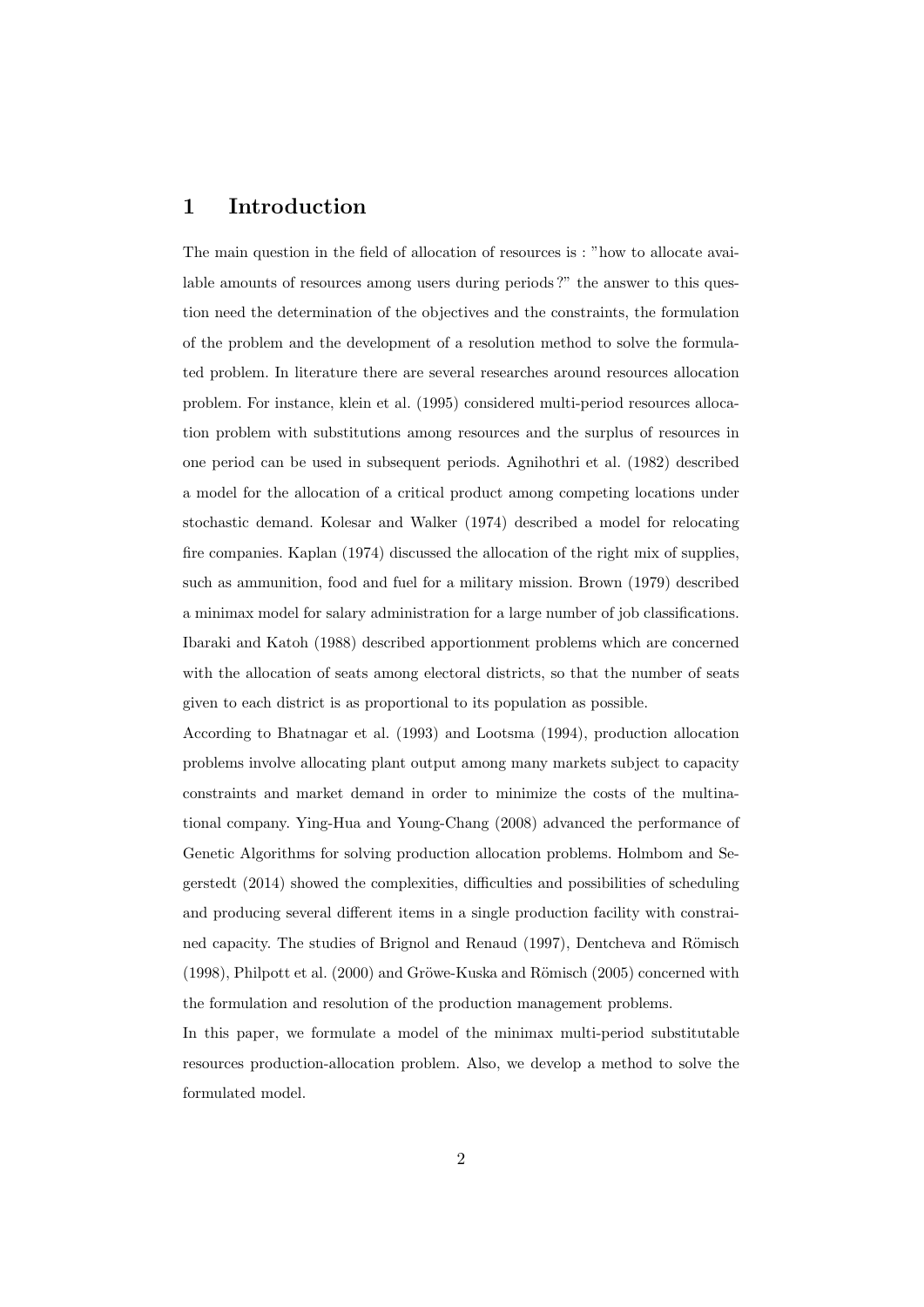### 2 Objectives

In section 2, we present a literature model to motivate this work. In section 3, we formulate a model of the minimax multi-period substitutable resources productionallocation problem. In section 4, we develop a method to solve the formulated model. In section 5, we present an experimental results. In section 6, we conclude this paper and we propose future research.

## References

- Agnihothri, S., Karmarkar, U. S., Kubat, P., 1982, "Stochastic allocation rules", Oper. Res. 30, pp. 545-555.
- Bhatnagar, R., Chandra, P., Goyal, S. K., 1993, "Models for multi-plant coordination", European Journal of Operational Research 67, pp. 141-160.
- Brignol, S. S. & Renaud, A., 1997, "A new model for stochastic optimization of weekly generation schedule", APSCOM-97 Proc,Hong-Kong 2, pp. 656-661.
- Brown, J. R., 1979, "The sharing problem", Oper. Res. 27, pp. 324-340.
- Dentcheva, D. & Römisch, W., 1998, "Optimal power generation under uncertainty via stochastic programming", Lecture Notes in Economics and Mathematical Systems, 458, Springer-Verlag, Berlin, pp. 22-56.
- Gröwe-Kuska, N. & Römisch, W., 2005, "Stochastic unit commitment in hydro-thermal power production planning", Chapter 30 in Applications of Stochastic Programming (S. W. Wallace and W. T. Ziemba eds), MPS-SIAM Series in Optimization.
- Holmbom, M. & Segerstedt, A., 2014, "Economic Order Quantities in production : From Harris to Economic Lot Scheduling Problems", Int. J. Production Economics 155, pp. 82-90.
- Ibaraki, T. & Katoh, N., 1988, "resource Allocation Problems : Algorithmic approaches", MIT Press, Cambridge, MA.
- Kaplan, S., 1974, "Application of programs with maximin objective functions to problems of optimal resource allocation", Oper. Res. 22, pp. 802-807.
- Klein, R. S., Luss, H., Rothblum, U. G., 1995, "Multi-period allocation of substitutable resources", European Journal of Operational Reseasrch 85, pp. 488-503.